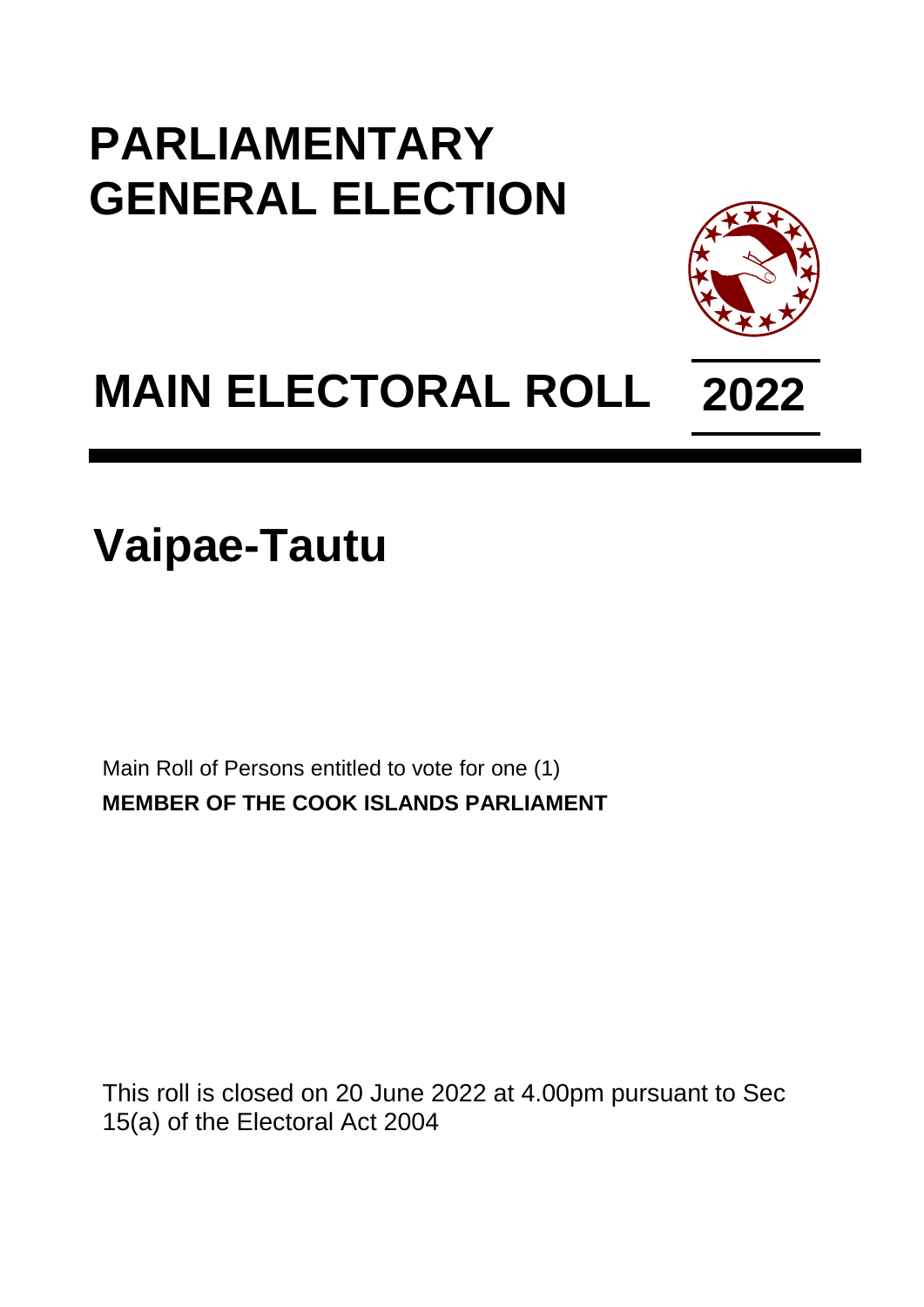



| Name in Full, Residence, Occupation                                |
|--------------------------------------------------------------------|
| ABERAHAMA Tupuna Aue Mokopuna, Vaipae, Baxters Waterworld Mechanic |
| ANITONIA Tutai Nooroa, Vaipae, Domestic Duties                     |
| ANITONIA-VANILA Tareta Abera Tangata, Vaipae, Baker                |
| ARERE Maki, Tautu, Receptionist                                    |
| ARERE Ruth Tiraa, Vaipae, Poultry Farm Manager                     |
| ARERE Tiraa Apiti, Vaipae, Anvironment Officer                     |
| ARERE JNR Tiraa Tiraa, Vaipae, Shop Assistant                      |
| ARONA Teararo, Tautu, Planter                                      |
| ARONA Tua, Vaipae, Infrastructure operator                         |
| AURUPA Teremoana Junior, Tautu, Boat Captain                       |
| AVATEA Lei, Tautu, Self Employed                                   |
| BANIAN Teraibwebwe, Vaipae, Room Attendant                         |
| BAXTER Anne Winniefred, Vaipae, Basters Waterworld Shop Assistant  |
| BAXTER Harold Jake, Vaipae, Storeman-Waterworld                    |
| BAXTER John Harold, Oako, General Manager- Seana B Ltd             |
| BAXTER Rakake, Oako, Domestic Duties                               |
| BEN Ben, Vaipae, Planter                                           |
| BEN KIMI Jonathan, Vaipae, Builder                                 |
| BEN TATI Miimetua, Tautu, Domestic Duties                          |
| BETERO MAERERE Tebiriki, Vaipae, Shopkeeper                        |
| BLANCHARD David Alfred, Tautu, Retired                             |
| BOND Carlos Occonor Campbell, Tautu, Tairoto Bay Groundsman        |
| CLARKE Desmond John, Tautu, Unemployed                             |
| CLARKE Manarangi Tutai, Tautu, Unemployed                          |
|                                                                    |

CROMBIE James, Tautu, Builder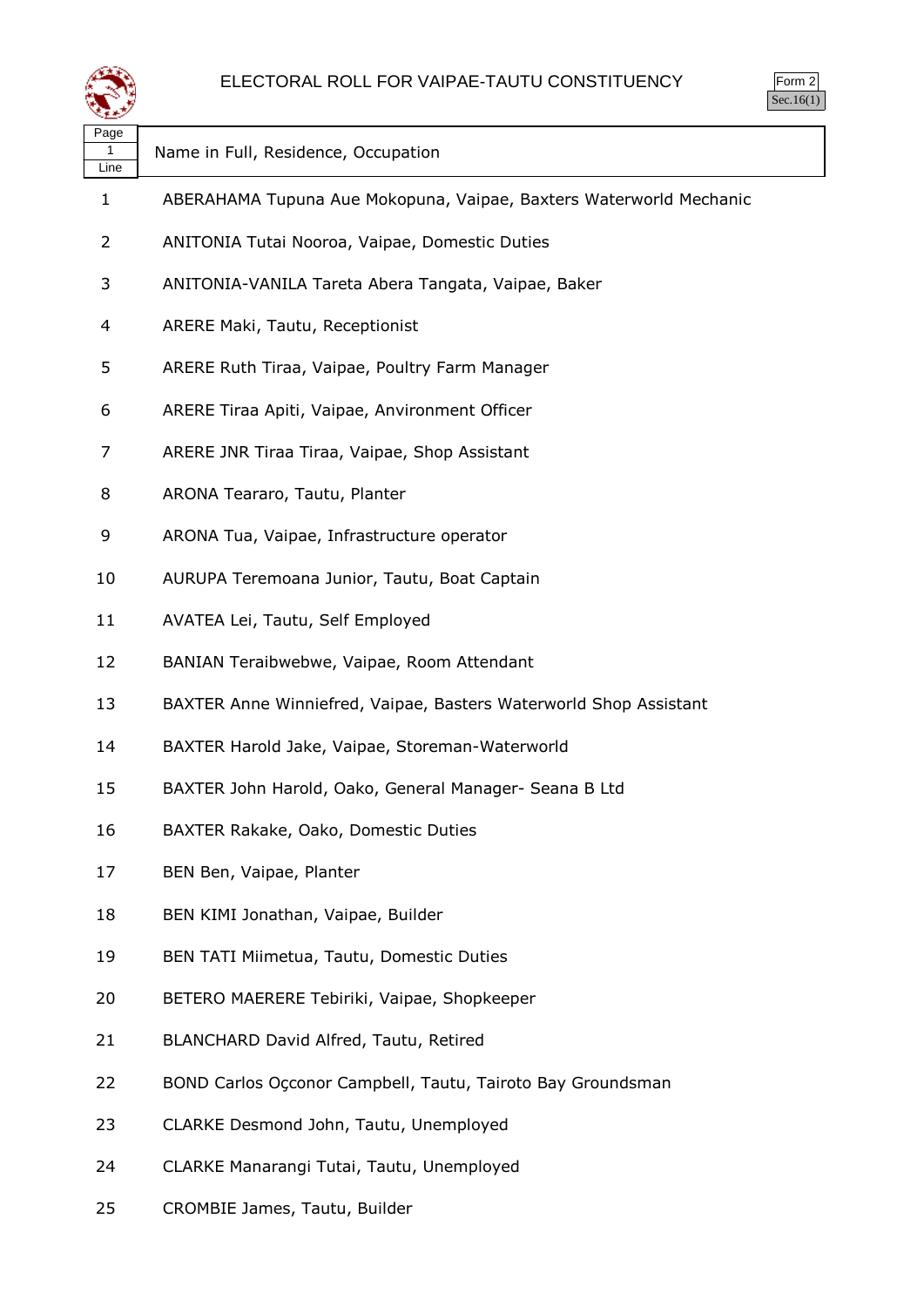## ELECTORAL ROLL FOR VAIPAE-TAUTU CONSTITUENCY

| ٦<br>7<br>Ξ |
|-------------|
|             |

| لتستعيثه                       |                                                            |
|--------------------------------|------------------------------------------------------------|
| Page<br>$\overline{2}$<br>Line | Name in Full, Residence, Occupation                        |
| 1                              | DANIEL Maine, Tautu, Paradise Cove                         |
| 2                              | DANIEL Marian Tuakeu, Tautu, Home Duties                   |
| 3                              | DANIEL Roro Mana, Tautu, Consultant for Island Council     |
| 4                              | DANIEL Tuakeu, Tautu, Minister of Religion - CICC          |
| 5                              | DANIELA Taria Albert Marsters, Tautu, Retired              |
| 6                              | DANIELA Viriama Kimi Upu, Tautu, Retired                   |
| 7                              | DAVEY Amiria Richard, Tautu, Teacher                       |
| 8                              | DAVEY Etetia Richard, Vaipae, Fisherman                    |
| 9                              | DAVEY Itu, Tautu, Marine worker                            |
| 10                             | DAVEY Kaleena, Tautu, Receptionist/Clerk                   |
| 11                             | DAVEY Richard Itu, Tautu, Self Employed                    |
| 12                             | DAVEY Tepou Caroline, Vaipae, Teacher Aide                 |
| 13                             | DAVEY Teurua Davey, Tautu, Wood Carver                     |
| 14                             | DAVEY-KAUKURA Tupukiikii Cecilia, Tautu, Housewife         |
| 15                             | DAVID Island Band, Vaipae, Planter                         |
| 16                             | DAVID Pi, Vaipae, Contractor                               |
| 17                             | DAVID Tutai, Vaipae, Domestic Duties                       |
| 18                             | DROLLET Nooroa Francis, Tautu, Domestic Duties             |
| 19                             | DROLLET Nouelle Denise, Tautu, Ground Keeper               |
| 20                             | ELI Poiva Pare, Vaipae, Planter                            |
| 21                             | FRASER Ana, Tautu, Self Employed                           |
| 22                             | GEORGE Alone Nooare, Vaipae, Bartender-Pool Bar-Etua Moana |
| 23                             | GEORGE Kura Tutai Reva, Tautu, Nurse                       |
| 24                             | GEORGE Mau, Vaipae, Baker                                  |

GEORGE Nooare Terei, Vaipae, Domestic Duties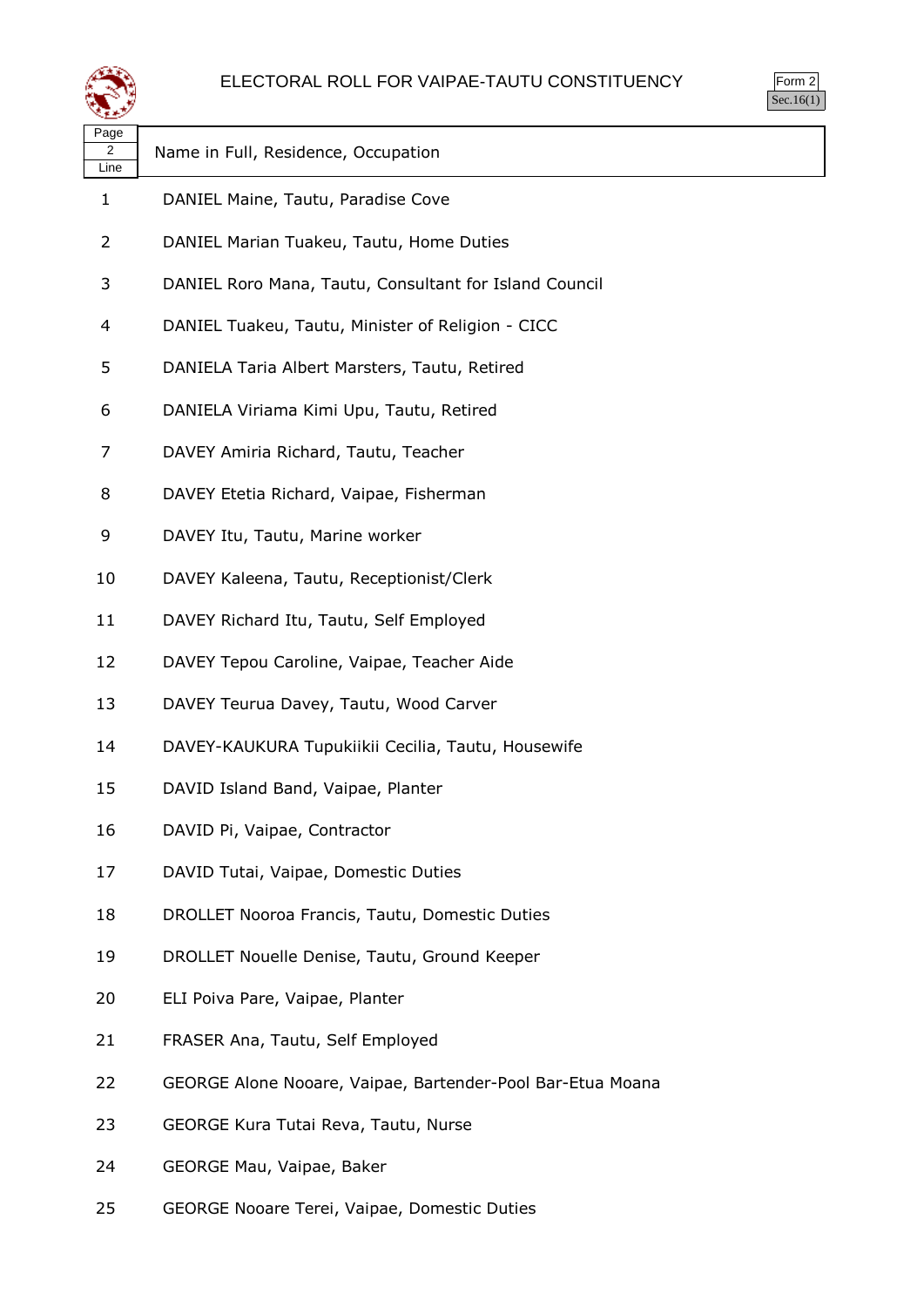

| Page<br>3<br>Line | Name in Full, Residence, Occupation                         |  |
|-------------------|-------------------------------------------------------------|--|
| $\mathbf{1}$      | GEORGE Pukou, Vaipae, Shop Assistant                        |  |
| 2                 | GEORGE Teariki, Tautu, Electrician                          |  |
| 3                 | GEORGE Terei Mare, Vaipae, Planter                          |  |
| 4                 | <b>GEORGE Tutai Poona, Tautu, Domestic Duties</b>           |  |
| 5                 | GEORGE-POILA Myanna Teakaroa, Tautu, Business woman         |  |
| 6                 | GIFFORD Johanna Mii, Tautu, Retired                         |  |
| 7                 | GLASSIE-KURETA Mereana Norma, Vaipae, Manager               |  |
| 8                 | GRUMMELS Tai Kitai, Tautu, Planter                          |  |
| 9                 | GRUMMELS Twin, Tautu, Shop Assistant                        |  |
| 10                | HAUSER Juanita Uri, Vaipae, Waitress                        |  |
| 11                | HAUSER Tam Peter, Vaipae, Planter                           |  |
| 12                | HAUSER-URI Margaret, Vaipae, Waitress                       |  |
| 13                | HENRY Allan Tikaka, Vaipae, Casual Worker                   |  |
| 14                | HENRY Eteta Reuera, Vaipae, Domestic Duties                 |  |
| 15                | HENRY Mereana, Vaipae, Housekeeping - Pacific Resort        |  |
| 16                | HENRY Rosa Apii, Tautu, Bank Officer                        |  |
| 17                | HEWETT Antoinette Ariel, Vaipae, Bus Driver-Aitutaki Lagoon |  |
| 18                | HEWETT Samuel, Vaipae, Bone Fishing                         |  |
| 19                | HEWETT Samuel Teaukura, Vaipae, Carpenter                   |  |
| 20                | HEWETT Tara-Ngaupoko, Vaipae, Domestic Duties               |  |
| 21                | IMOKO Ua, Vaipae, Planter                                   |  |
| 22                | IOANE Matangaro, Tautu, Nurse Aide                          |  |
| 23                | IOANE Ngatapu-E-Varu, Tautu, Shop Assistant                 |  |
| 24                | IOANE Teinakore, Vaipae, Housewife                          |  |

IOANE Teinakore, Vaipae, Chef Tamanu Beach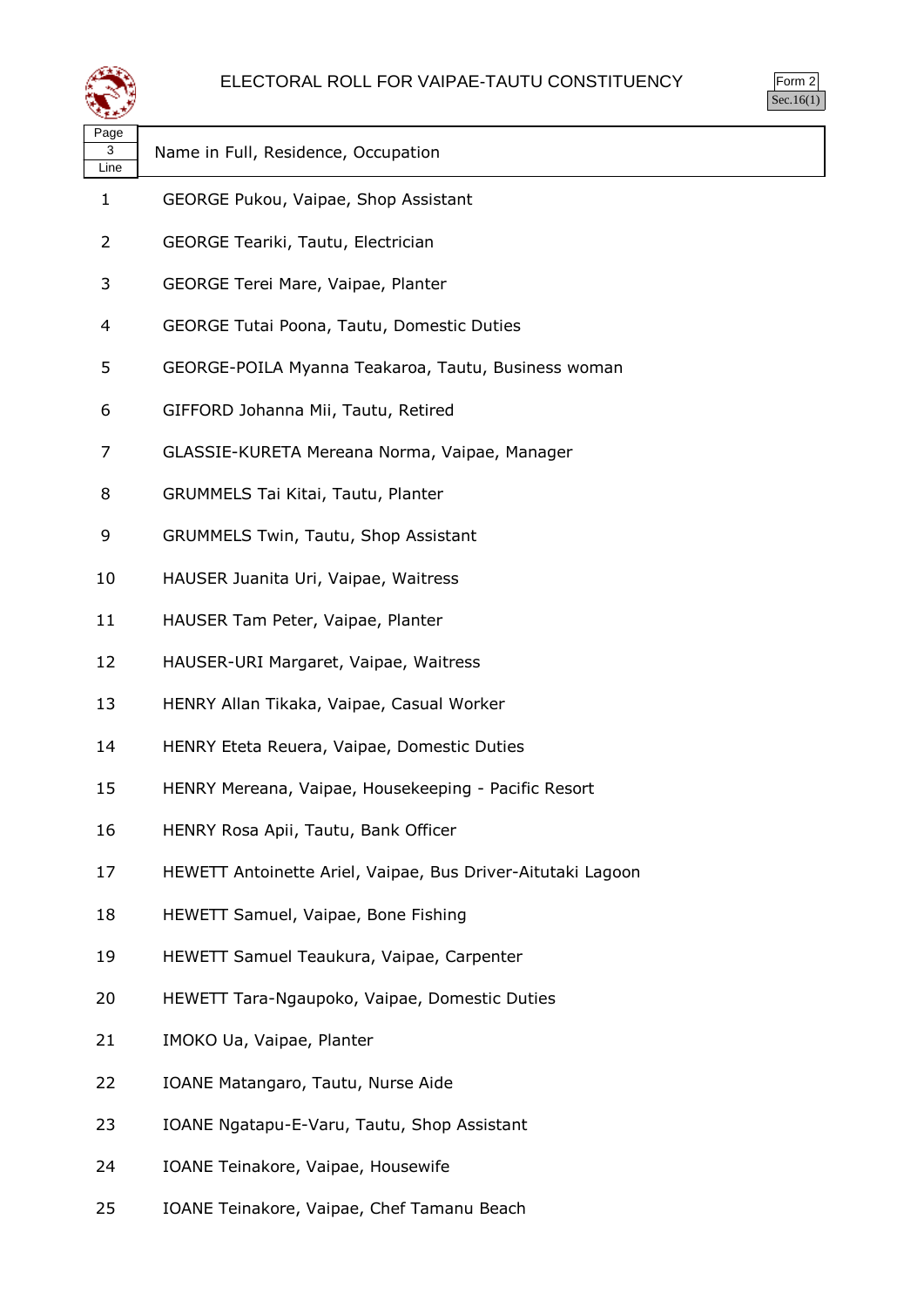

| Page<br>4<br>Line | Name in Full, Residence, Occupation                         |
|-------------------|-------------------------------------------------------------|
| 1                 | IOANE Victor, Tautu, Retired                                |
| 2                 | IOPU Piriangaoa, Vaipae, Pensioner                          |
| 3                 | IOTUA Rimaati Atoni, Vaipae, Labour                         |
| 4                 | ISAAKA Daniel, Vaipae, Labourer                             |
| 5                 | ISAAKA Junior Mokoare, Tautu, Grounds Keeper-Pacific Resort |
| 6                 | JOHN Murare Kent, Tautu, Builder                            |
| 7                 | JORDAN Olivia Sara Tutai, Tautu, Occupation Not Stated      |
| 8                 | JOSEPH Stephanie Christine, Vaipae, Jeweller                |
| 9                 | JOSEPH Turua, Vaipae, Carver                                |
| 10                | KAMOE Moeroa, Vaipae, Housewife                             |
| 11                | KAMOE Takareu, Vaipae, Security Officer                     |
| 12                | KAMOE Tapu Arii, Vaipae, Porter                             |
| 13                | KAPELI Lusia, Tautu, Housewife                              |
| 14                | KAVEAO Kaveao Matthew, Tautu, Carpenter                     |
| 15                | KIIKORO Herena Numia, Vaipae, Domestic Duties               |
| 16                | KITAI Manuela Teinakore, Vaipae, Member of Parliament       |
| 17                | KITAI Manuela Teinakore Jnr, Vaipae, Plantr                 |
| 18                | KITAI Nora Martha, Vaipae, Teacher                          |
| 19                | KUKUTAI JONES Ngatokorua, Vaipae, Self Employed             |
| 20                | KUKUTAI JONES Teinakore, Vaipae, Security                   |
| 21                | KURETA Matou Elizabeth, Vaipae, Home Duties                 |
| 22                | KURETA Tangua, Vaipae, Manager-NEIBAA Store                 |
| 23                | KURETA Tebuari Neibaa, Vaipae, Pensioner                    |
| 24                | LAWRANCE Ngatuakana, Vaipae, Fisherman                      |

LEONE Matauaua Andra, Tautu, Housemaid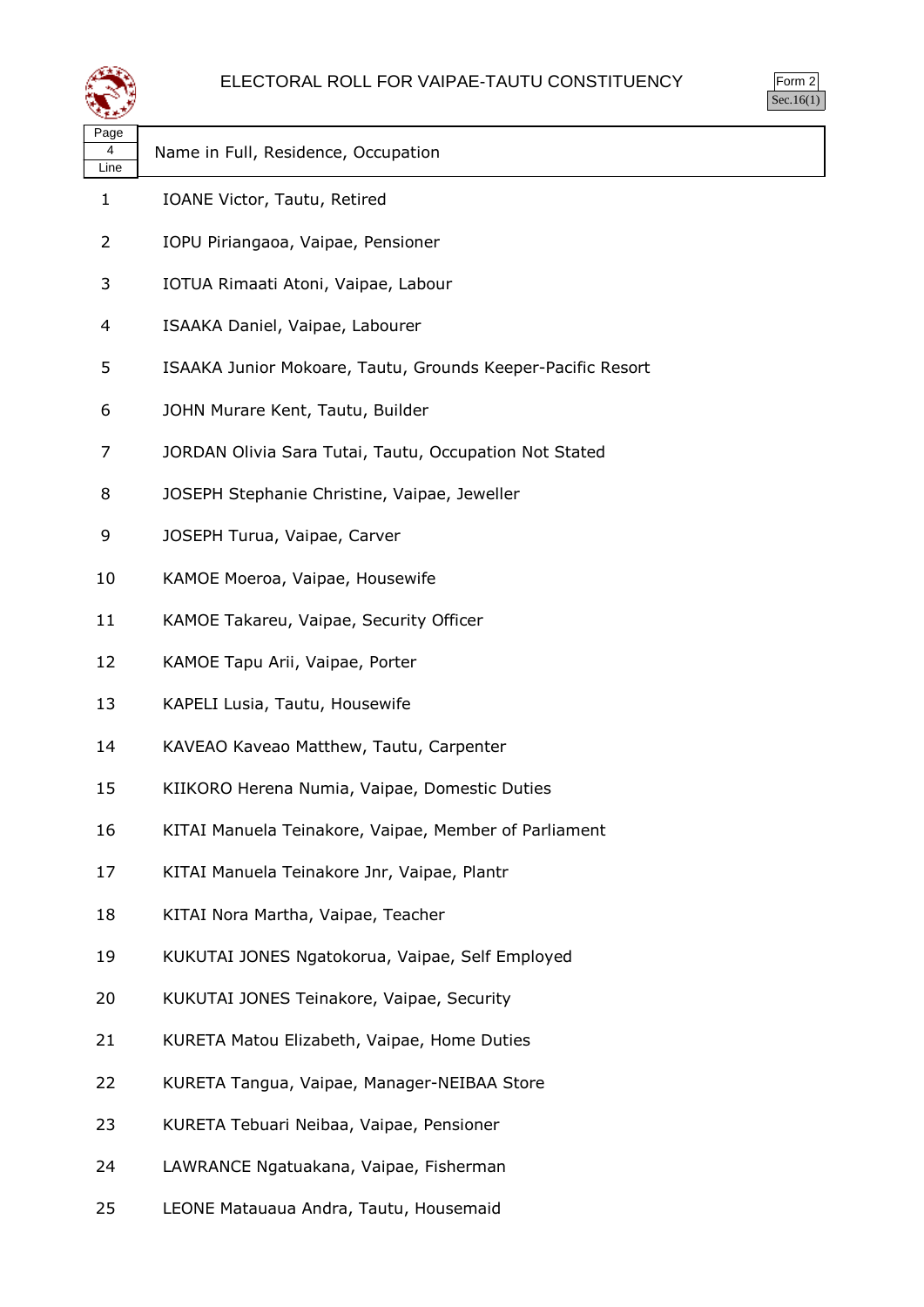

Form 2 Sec.16(1)

| ∼                 |                                                                |
|-------------------|----------------------------------------------------------------|
| Page<br>5<br>Line | Name in Full, Residence, Occupation                            |
| $\mathbf{1}$      | LOCKINGTON Maki Samantha, Vaipae, Unemployed                   |
| 2                 | MACSHANE Karen, Tautu, Teacher Trainee                         |
| 3                 | MACSHANE Tereapii O Ngapoko, Tautu, Domestic Duties            |
| 4                 | MAEA Caleb, Vaipae, Theological Student Takamoa                |
| 5                 | MAEA MARAEARA Tai Tupou Tuteru, Vaipae, Security Officer       |
| 6                 | MAERERE Tekatau, Vaipae, Fisherman                             |
| 7                 | MAEVA Pirianaga Oa o Iripa kia Teremoana, Vaipae, Teacher Aide |
| 8                 | MAHITU Bernard, Vaipae, Planter                                |
| 9                 | MAHITU Kura Moe, Tautu, Domestic Duties                        |
| 10                | MAHITU Mare, Vaipae, Groundsman                                |
| 11                | MAHITU Nikoro, Vaipae, Planter                                 |
| 12                | MAHITU Pirato, Tautu, Planter                                  |
| 13                | MAHITU Teariki, Vaipae, Machine Operator                       |
| 14                | MAKOA Junior Ngatokoitu, Tautu, Groundsman                     |
| 15                | MAMANU Natalia, Vaipae, Waitress - Pacific Resort              |
| 16                | MANAPORI Mahina, Vaipae, Domestic Duties                       |
| 17                | MANAPORI Raui, Vaipae, Planter                                 |
| 18                | MANAPORI Tutai Nga, Vaipae, Housewife                          |
| 19                | MANUELA Ngapia, Tautu, Pump Operator                           |
| 20                | MANUELA Tanga, Tautu, Domestic Duties                          |
| 21                | MARE Winton, Vaipae, Pensioner                                 |
| 22                | MARIITAUTU Koringo, Tautu, Housewife                           |
| 23                | MARSTERS Joel, Vaipae, Planter                                 |
| 24                | MARSTERS Tuarau, Vaipae, Quarryman                             |
| 25                | MARSTERS Tungane, Vaipae, Unemployed                           |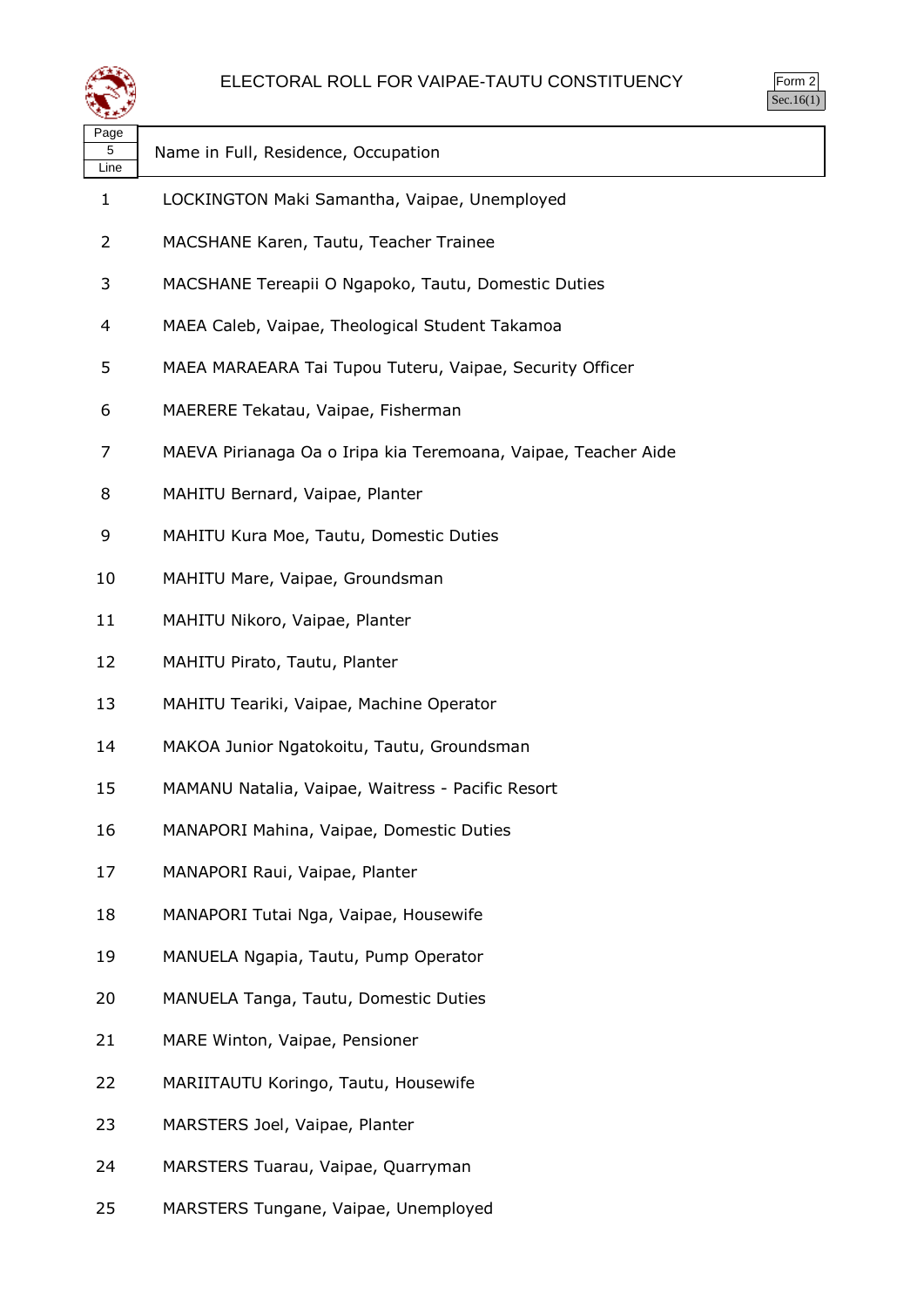

Form 2 Sec.16(1)

| Page<br>6<br>Line | Name in Full, Residence, Occupation                            |
|-------------------|----------------------------------------------------------------|
| 1                 | MARUAAU Ngatokorua, Tautu, Plumbing Technician                 |
| 2                 | MARUAAU Robbie, Vaipae, Unemployed                             |
| 3                 | MATAARA Elia, Vaipae, Planter                                  |
| 4                 | MATAARA Matamaru, Vaipae, Domestic Duties                      |
| 5                 | MATAITI Aaron Nicholas, Vaipae, Retail Manager, Spider Co      |
| 6                 | MATAITI Bronwyn, Vaipae, Waitress                              |
| 7                 | MATAITI Kate-Lory Hinano, Tautu, Concierge - Vaka Cruise       |
| 8                 | MATAITI Kimisna Deralie, Vaipae, Consiege- Te Vaka Cruise      |
| 9                 | MATAITI Loretta, Tautu, Housegirl                              |
| 10                | MATAITI Rere Noo, Tautu, Teacher                               |
| 11                | MATAITI Rossina Grace, Vaipae, Domestic Duties                 |
| 12                | MAUKE Aketainga, Tautu, Home Duties                            |
| 13                | MAUKE Mauke, Tautu, Retired                                    |
| 14                | MAUKE Reuera, Tautu, Domestic Duties                           |
| 15                | MAUKE Teina, Tautu, Retired                                    |
| 16                | MAURI Clyde, Tautu, Builder                                    |
| 17                | MCCULLOCH Kennedy Piltz, Tautu, Builder                        |
| 18                | MCDONALD Luke Winston, Vaipae, Unit Owner                      |
| 19                | METUA Tara, Tautu, Shop Assistant                              |
| 20                | METUA Teata, Vaipae, Domestic Duties                           |
| 21                | MIIMETUA Ngatokorua Miimetua, Tautu, Carpenter-Nei Baa Trading |
| 22                | MOE Takingaiva, Vaipae, Waitress                               |
| 23                | MOKOROA Yeon, Tautu, Air Traffic Officer                       |
| 24                | MOKOROA-REVA Oliver, Tautu, Shop Assistant                     |

MONGA Aumaro, Vaipae, Domestic Duties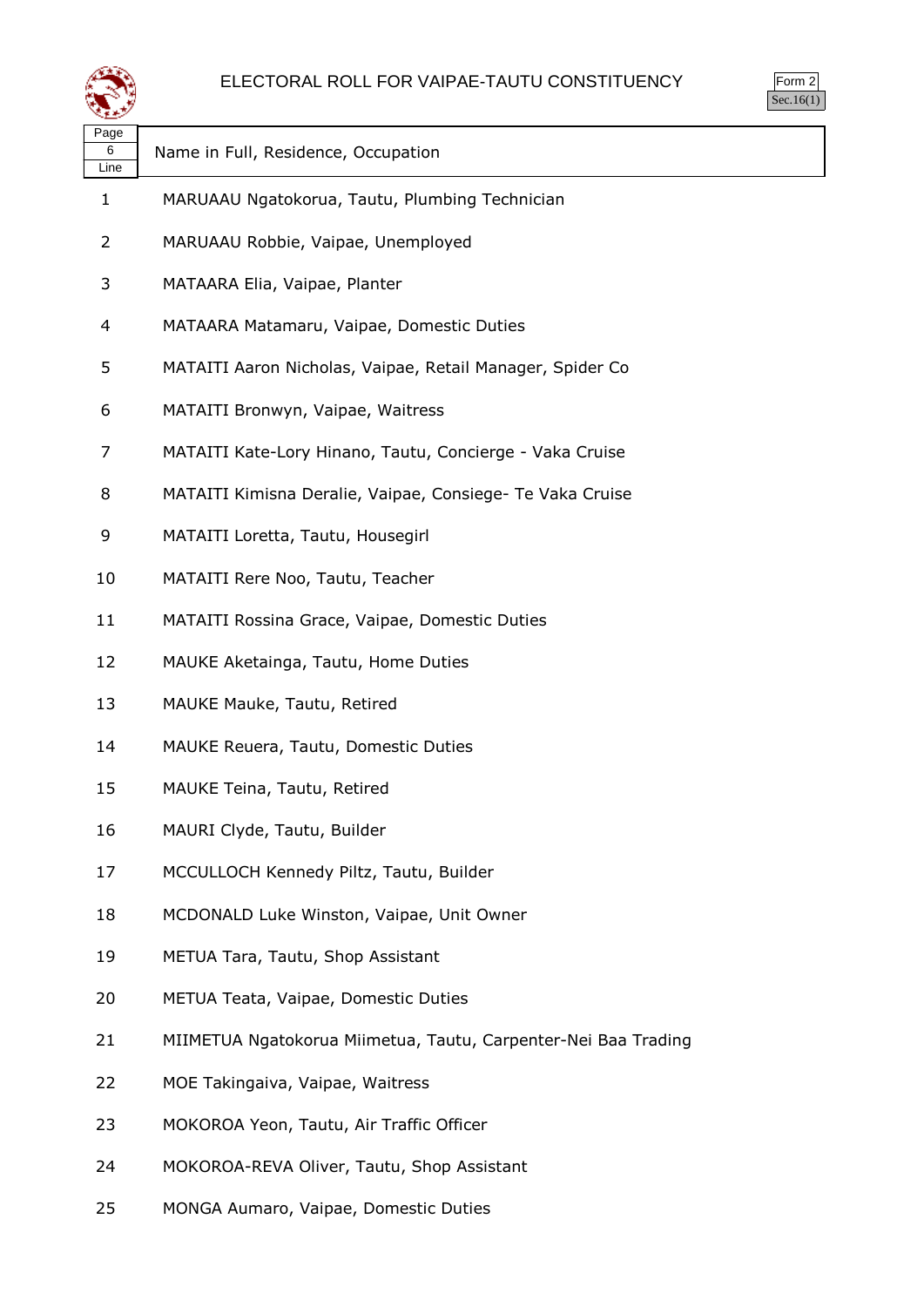

| 25  |  |
|-----|--|
| ٠ ا |  |

| ≍±≠               |                                                                          |
|-------------------|--------------------------------------------------------------------------|
| Page<br>7<br>Line | Name in Full, Residence, Occupation                                      |
| $\mathbf{1}$      | MONGA Hinau, Vaipae, Senior Mechanic                                     |
| 2                 | MONGA Hinau Pelita Junior Monga, Vaipae, Shop Assistant                  |
| 3                 | MONGA Tauariki Moeroa, Vaipae, Pensioner                                 |
| 4                 | MONGA Tetiharii Tereapii o Ngatokorua, Tautu, Storeman                   |
| 5                 | MONGA Tuariki Ariiotima James, Tautu, Security                           |
| 6                 | MOSE Greig, Tautu, Storema/Pensioner                                     |
| 7                 | MOSE Heleni Yvonne, Tautu, Receptionist                                  |
| 8                 | MOSE Taiava, Tautu, Self Employed                                        |
| 9                 | MOSE-ISAMAELA Eteta, Tautu, Deputy Registrar                             |
| 10                | MOYLE Kura, Tautu, Domestic Duties                                       |
| 11                | MUNOKOA Natasha June Evelyn, Vaipae, Housewife                           |
| 12                | MUNOKOA Trevor Shane Taungarau, Vaipae, Engineer-Pacific Resort Aitutaki |
| 13                | NAMIRO Memory, Vaipae, Theological Student Takamoa                       |
| 14                | NAMIRO Uirangi, Tautu, Domestic Duties                                   |
| 15                | NATUA Ne, Tautu, Unemployed                                              |
| 16                | NATUA Ngatupuna, Tautu, Labourer                                         |
| 17                | NATUA Nooroa, Vaipae, Planter                                            |
| 18                | NATUA Tumaiva, Tautu, Retired                                            |
| 19                | NGAMETUA Arii, Vaipae, Domestic Duties                                   |
| 20                | NGAPOE Noo, Vaipae, Waterman                                             |
| 21                | NGARO Toko, Tautu, Pensioner                                             |
| 22                | NGARO TAU Boaza, Tautu, Planter                                          |
| 23                | NGARO TAU Daniela, Tautu, Pensioner                                      |
| 24                | NGAROTAU Winnie Matakaiariki, Tautu, Retired                             |
| 25                | NGATAE Moeau, Vaipae, Retired                                            |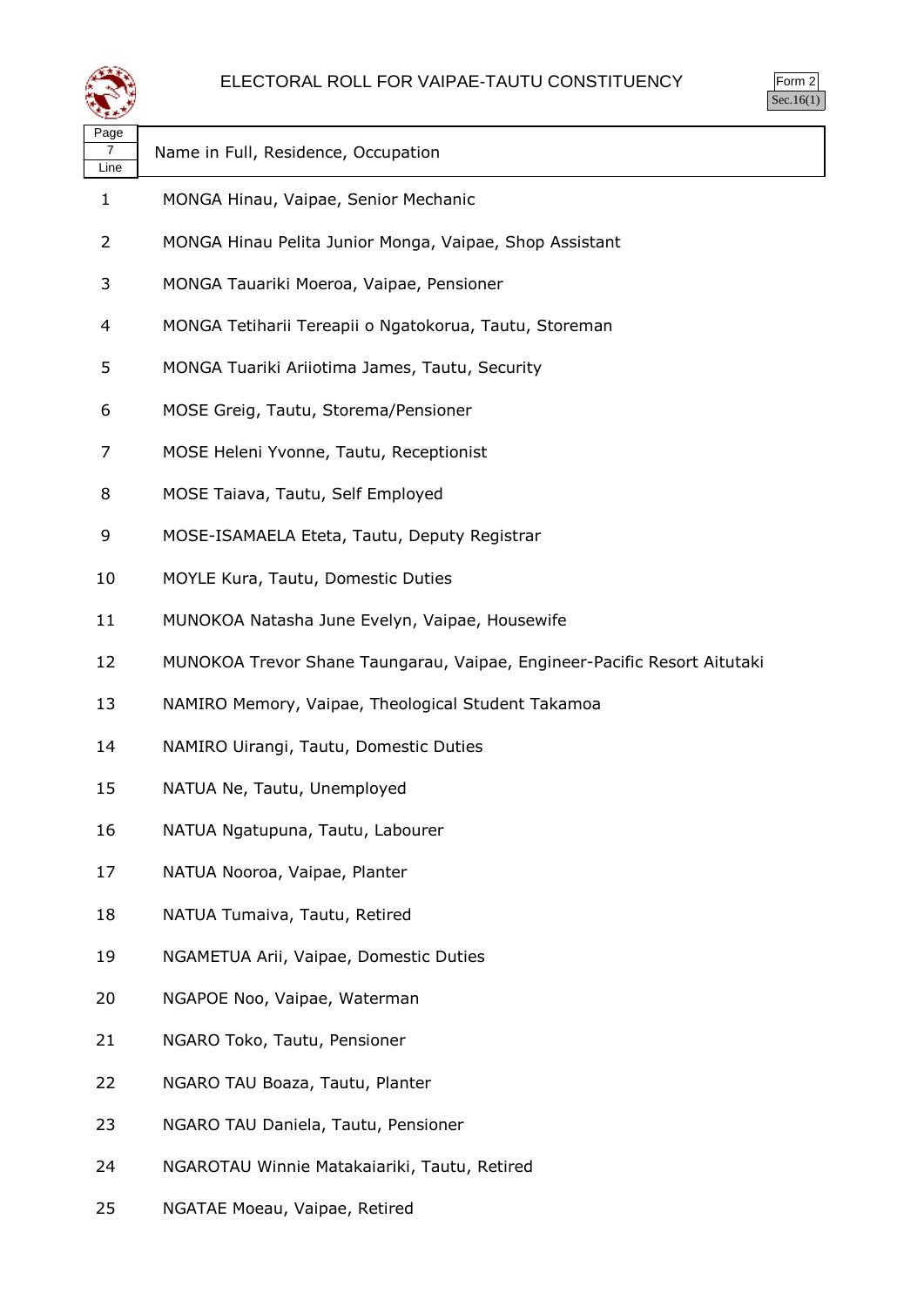

| ırm |  |
|-----|--|
|     |  |

| Page<br>8 | Name in Full, Residence, Occupation                         |
|-----------|-------------------------------------------------------------|
| Line      |                                                             |
| 1         | NGATAE Veia, Vaipae, Retired                                |
| 2         | NGATAMARIKI Ngatokorua Corina, Tautu, Teacher               |
| 3         | NGATAMARIKI Nooroa, Tautu, Labourer - Aitutaki Power Supply |
| 4         | NGATOKOA Campbell, Vaipae, Minister of Religion Takamoa     |
| 5         | NGATOKOA Kakara, Vaipae, Housewife                          |
| 6         | NGATOKOA Ruautu, Vaipae, Planter                            |
| 7         | NGATOKOA Tearoa Tupapaa, Vaipae, Home Duties                |
| 8         | NGATOKORUA Maria Pepe, Vaipae, Home Duties                  |
| 9         | NGATOKORUA Nooroa, Vaipae, Bartender                        |
| 10        | NGATUAKANA Tepaeru Uritima, Vaipae, Dental Nurse            |
| 11        | NGAURU Ngauru, Vaipae, Planter                              |
| 12        | NICHOLLS Benjamin George, Vaipae, Retired                   |
| 13        | NICHOLLS Tekura Tara, Vaipae, Administration Manager        |
| 14        | NIKOIA Rimatini, Vaipae, Bakery worker                      |
| 15        | NOOAU Nooau Jnr, Tautu, Driver                              |
| 16        | NOOAU Sally, Vaipae, Housemaid                              |
| 17        | NOOROA Jamayne Ioane, Vaipae, Student                       |
| 18        | OTI Akeina, Vaipae, Domestic Duties                         |
| 19        | PAERAU Alexandra, Vaipae, Domestic Duties                   |
| 20        | PAERAU Michelle, Tautu, Teacher                             |
| 21        | PAERAU Teu, Tautu, Block Layer                              |
| 22        | PAERAU Tuvaine, Tautu, Planter                              |
| 23        | PAITI Anau Toru, Vaipae, Groundsman                         |
| 24        | PAITI-ARERE Kaititera, Vaipae, Bar & Stock Supervisor       |

PAOO Marako, Vaipae, Operator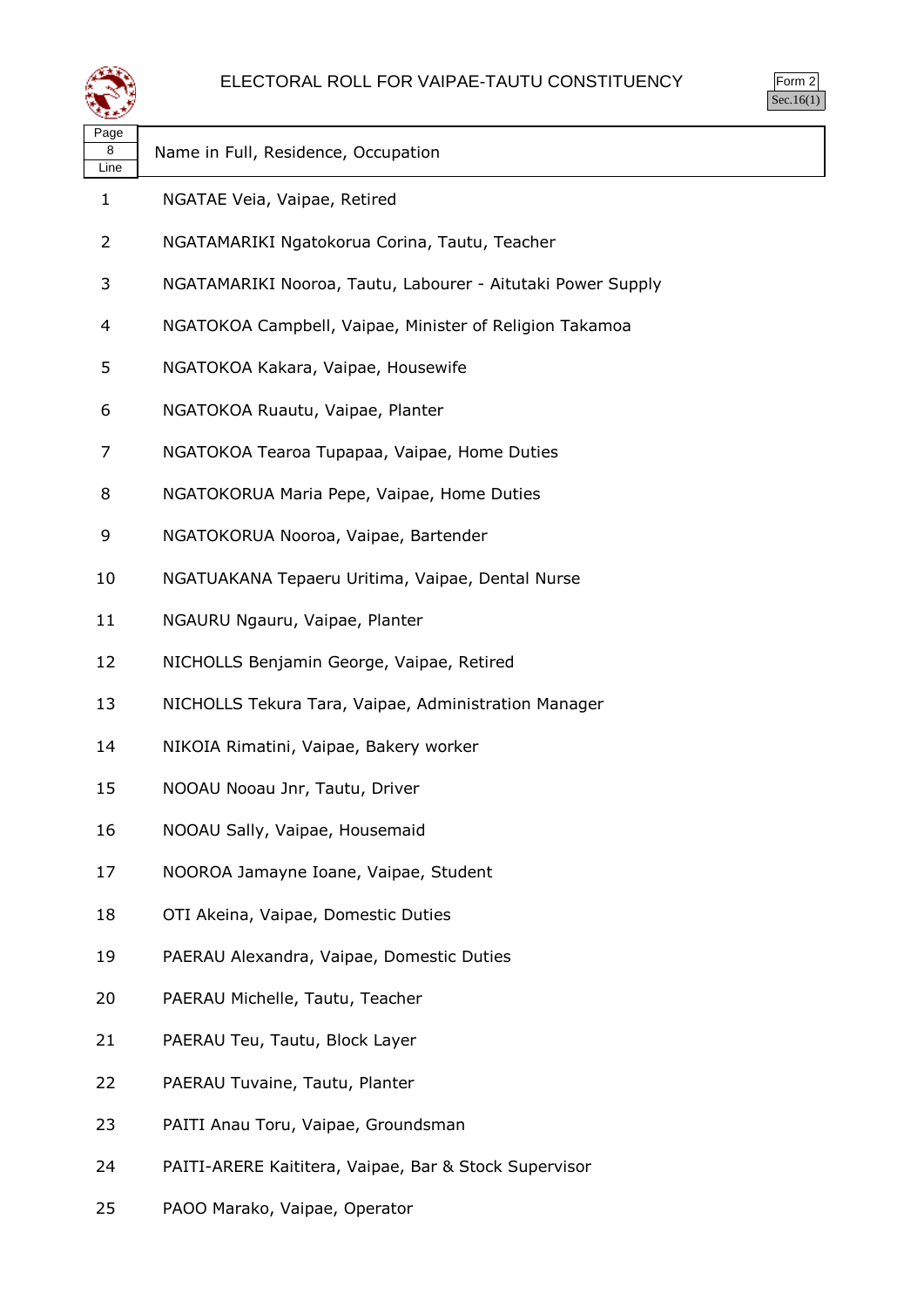



| પ∓≠У              |                                                                 |
|-------------------|-----------------------------------------------------------------|
| Page<br>9<br>Line | Name in Full, Residence, Occupation                             |
| $\mathbf{1}$      | PARAIA Taoirangi, Tautu, Porter - Akitua Resort                 |
| 2                 | PARAIA-RAELA Elizabeth, Tautu, Supervisor-Housekeeping          |
| 3                 | PAREANGA Tukoe, Tautu, Domestic Duties                          |
| 4                 | PEPE NGATOKORUA Pepe, Vaipae, Labourer Public Works             |
| 5                 | PITA More, Tautu, Planter                                       |
| 6                 | PITA Pani More, Tautu, Domestic Duties                          |
| 7                 | PONGI Kimiora, Vaipae, Planter                                  |
| 8                 | PONGI Tautanga Kimiora, Vaipae, Waitress                        |
| 9                 | POOKOTAI TANGI TEPAKI Benjamin, Tautu, Bonefishing              |
| 10                | POTINI Potini Regina, Vaipae, Professional Wedding Photographer |
| 11                | POTINI Teetu Mataono Tuakana, Vaipae, Domestic Duties           |
| 12                | PUIA Matangaro, Vaipae, Unemployed                              |
| 13                | PUIA Mauri Alone, Vaipae, Shop Assistant                        |
| 14                | PURENGA July, Vaipae, Housewife                                 |
| 15                | PUTAI Miimetua, Vaipae, Casual Worker - Ports Authority         |
| 16                | RAEA Lucy Tere, Tautu, Housewife                                |
| 17                | RAPOTO Justin Tyrone-August, Vaipae, Shop keeper                |
| 18                | RAUKETE Joe Teokotai, Vaipae, Domestic Duties                   |
| 19                | RAVE Cook Island Party Mataiti, Vaipae, Housewife               |
| 20                | RAVE Mataiti Paara, Vaipae, Senior Health Inspector             |
| 21                | REEA Eve Tutai, Vaipae, Primary School Teacher                  |
| 22                | REEA Kalei-Ona-Lani, Vaipae, Chef                               |
| 23                | REEA Simiona, Vaipae, Bartender/Waiter                          |
| 24                | REEA Tutu, Vaipae, Ramp Service Supervisor                      |
|                   |                                                                 |

RERE Tetapu Freda, Vaipae, House Keeper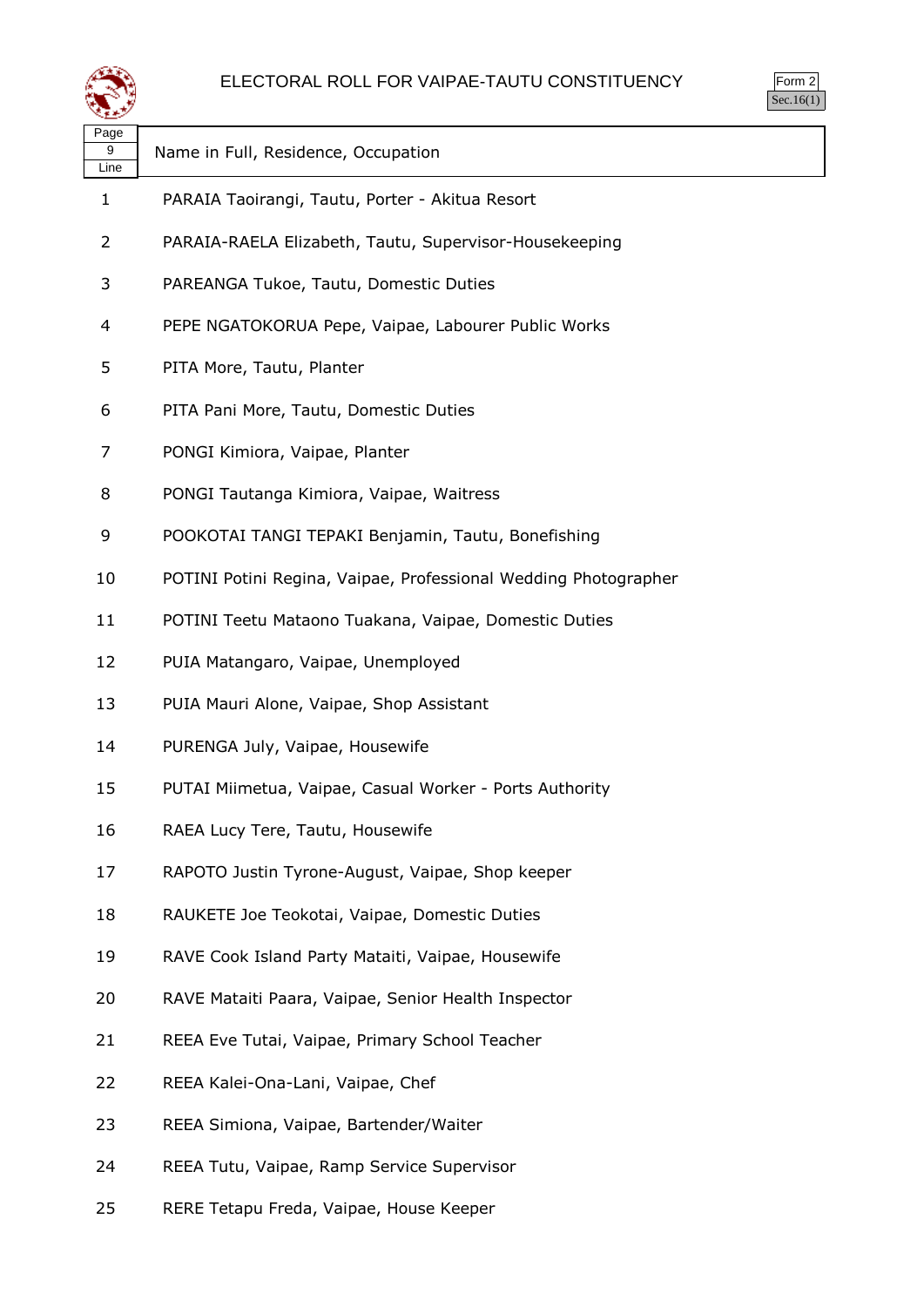

| マエン                |                                                          |
|--------------------|----------------------------------------------------------|
| Page<br>10<br>Line | Name in Full, Residence, Occupation                      |
| $\mathbf{1}$       | REU Jubilee, Vaipae, Fisherman                           |
| 2                  | REU Tekura, Vaipae, Housewife                            |
| 3                  | RIMATUU Rino Riclyno, Vaipae, Self Employed              |
| 4                  | RIO Enua Anitonio, Vaipae, Safari Tour Guide             |
| 5                  | ROA Tungane, Vaipae, Housegirl                           |
| 6                  | RONGO Matai, Tautu, Retired                              |
| 7                  | RONGO Piritia Pamela Annie, Tautu, Support Officer - BCI |
| 8                  | RONGO Ruau, Tautu, Teacher Aide                          |
| 9                  | RUAMOANA Mata, Tautu, House wife                         |
| 10                 | RUARANGI Mark, Tautu, Planter                            |
| 11                 | RUARANGI Twin, Tautu, Domestic Duties                    |
| 12                 | RYAN Gerald, Vaipae, Retired                             |
| 13                 | SAMUEL Miimetua, Tautu, Housewife                        |
| 14                 | SAMUEL Ruamataiti, Tautu, Operator                       |
| 15                 | SAMUEL Vaitumarie, Tautu, Unemployed                     |
| 16                 | SENZAMICI Eva, Vaipae, Domestic Duties                   |
| 17                 | TAI MAEA Poutapu, Vaipae, Housewife                      |
| 18                 | TAIKOKO Temu, Vaipae, Domestic Duties                    |
| 19                 | TAKAI Kendale, Tautu, Tech Support Officer               |
| 20                 | TAKAI Reta Chantelle Rangimaria, Tautu, Teacher          |
| 21                 | TAKO Matangaro, Vaipae, Homemaker                        |
| 22                 | TAMATOA Anna Camellia Josephine, Vaipae, Home Duties     |
| 23                 | TANGI Mouauri Metuakore, Vaipae, Housewife               |
| 24                 | TANGI Teina, Vaipae, Planter                             |

TANGIMETUA Mareta, Tautu, Housewife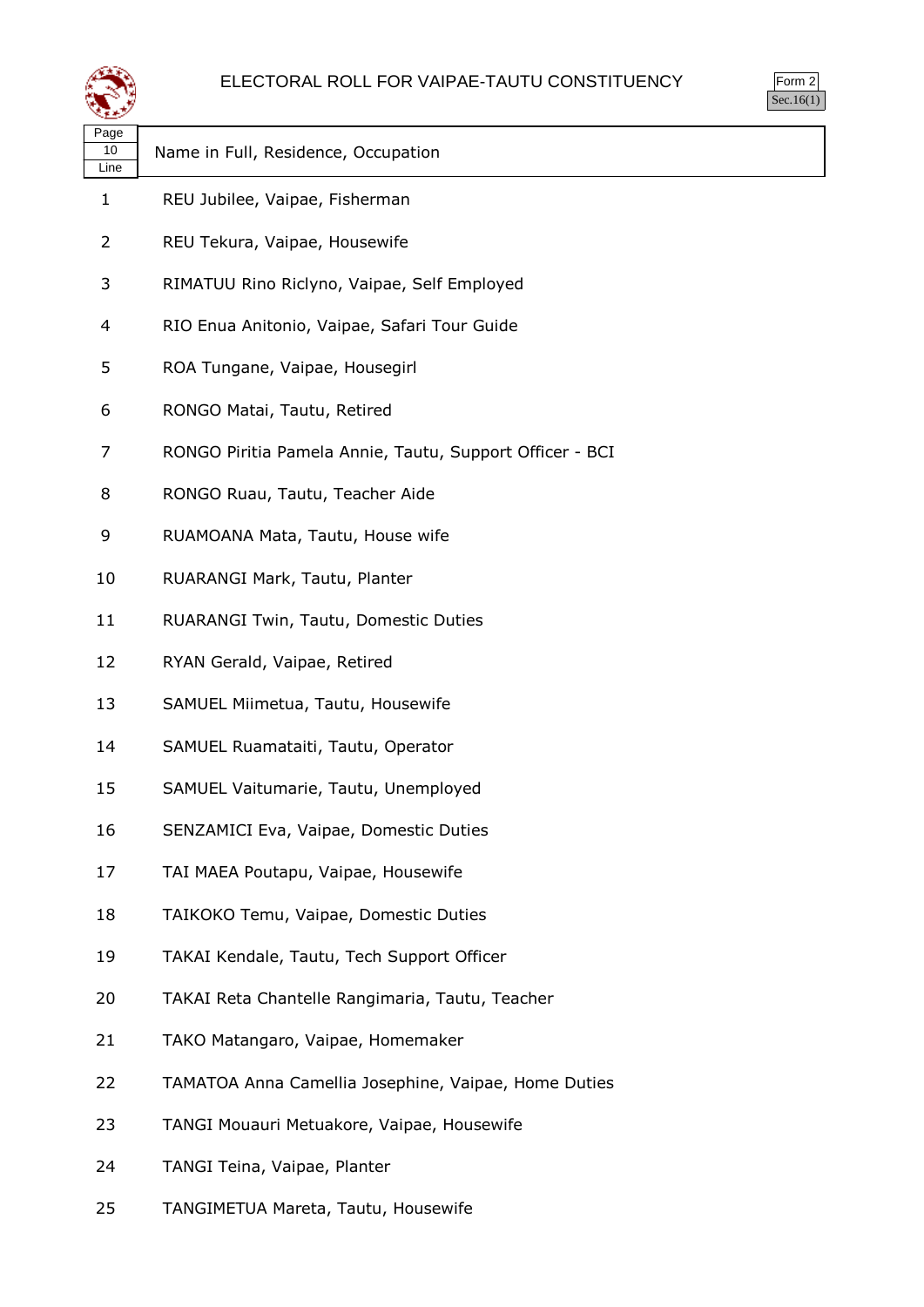

| ۱rm |  |
|-----|--|
|     |  |

| Page<br>11<br>Line | Name in Full, Residence, Occupation                               |
|--------------------|-------------------------------------------------------------------|
| $\mathbf{1}$       | TANGIMETUA Tereapii-Mateara Brothers, Vaipae, Baker               |
| $\overline{2}$     | TAPORA Tangikore Vaine, Tautu, Domestic Duties                    |
| 3                  | TAPUTU Josh, Tautu, Builder                                       |
| 4                  | TARA Taylor, Vaipae, Self Employed                                |
| 5                  | TARE Enuake Tare, Vaipae, Planter                                 |
| 6                  | TARE Maria, Vaipae, Domestic Duties                               |
| 7                  | TARE Maria Jnr, Vaipae, Self Employed                             |
| 8                  | TARE-KAVEAU Kimiora, Vaipae, Domestic Duties                      |
| 9                  | TATI Teua-Lianna, Tautu, Unemployed                               |
| 10                 | TEAUKURA Teperu, Vaipae, Upholster                                |
| 11                 | TEINAKORE Teoa, Tautu, Self Employed                              |
| 12                 | TEINANGARO Ana Karina, Tautu, Housekeeping-Aitutaki Lagoon Resort |
| 13                 | TEINANGARO Endes Robert, Tautu, Maintenance & Groundsman          |
| 14                 | TEINANGARO Ngatamaine, Tautu, Housewife                           |
| 15                 | TEINANGARO Ngatokoa, Tautu, School Guidance Counsellor            |
| 16                 | TEINANGARO Nooroa, Vaipae, Fisherman                              |
| 17                 | TEINANGARO Ruau Jnr, Tautu, Fisherman                             |
| 18                 | TEINANGARO TOKO Tere, Vaipae, Housekeeping-Aitutaki Escape        |
| 19                 | TEKEU Atara Turi, Vaipae, Housewife                               |
| 20                 | TEKOPUA Banaba, Tautu, Fisherman                                  |
| 21                 | TEKOPUA Elizabeth, Tautu, Hotel Worker                            |
| 22                 | TEKOPUA Manolito, Tautu, Paradise Cove                            |
| 23                 | TEKOPUA Ngavaine, Tautu, Housewife                                |
| 24                 | TEKOPUA Teinakore, Tautu, Planter                                 |
|                    |                                                                   |

TEKOPUA Tekopua Junior Matai, Tautu, Planter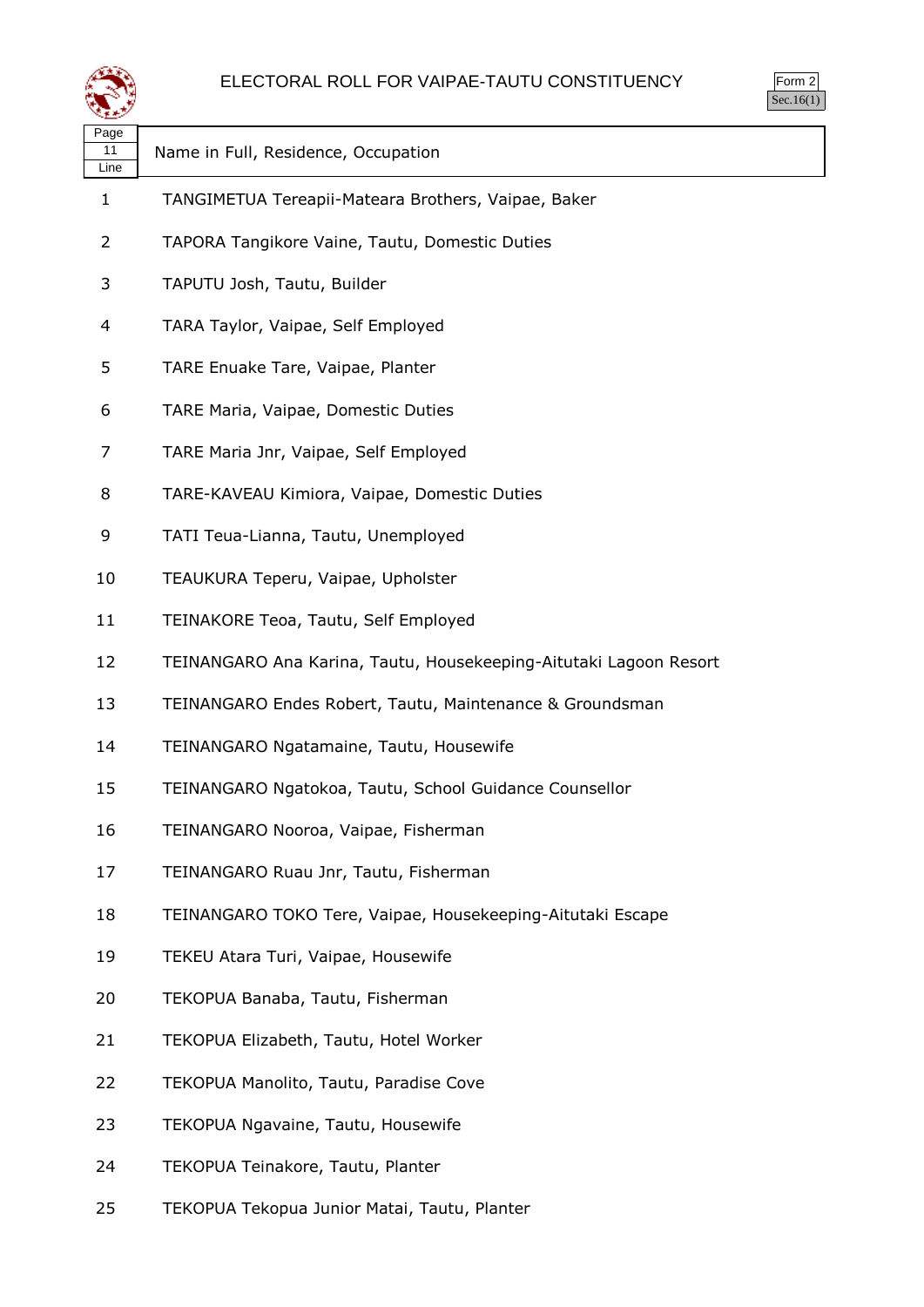

Form 2 Sec.16(1)

| Page<br>12 | Name in Full, Residence, Occupation                   |
|------------|-------------------------------------------------------|
| Line<br>1  | TEKOPUA Vanar Grace, Tautu, Reception, Waitress @ PRA |
| 2          | TEMANA Mason Jason, Tautu, Unemployed                 |
| 3          | TEMANU Jason, Vaipae, Labourer                        |
| 4          | TEMANU Taluna, Vaipae, Shop Keeper                    |
| 5          | TEMANU Tereapii, Tautu, Domestic Duties               |
| 6          | TEOPU Pepe Teopu, Vaipae, Domestic Duties             |
| 7          | TEPAKI John Rangi, Vaipae, Public Servant             |
| 8          | TEPAKI Jonathan Mark, Vaipae, Planter                 |
| 9          | TEPAKI Teao Pookotai, Tautu, Labourer-TNM Ltd         |
| 10         | TEPAKI Tutai, Vaipae, Pastry Chef                     |
| 11         | TEPAKI-NICHOLLS Terangi Tepora, Tautu, F&B Manager    |
| 12         | TERA Taia, Vaipae, Planter                            |
| 13         | TEREPOITIRERE Paraia, Tautu, Planter                  |
| 14         | TEREPOITIRERE Pita Kereni, Tautu, Housewife           |
| 15         | TEROI Tereapii, Vaipae, Self Employed                 |
| 16         | TETERA Matakeu, Vaipae, Domestic Duties               |
| 17         | TEURU Mere, Vaipae, Bartender                         |
| 18         | TEVE ROA Ramona, Vaipae, Secretary/TakeAway           |
| 19         | THOMAS Russell Newman, Vaipae, Retired                |
| 20         | TIPOKI Arai Sherbeny, Vaipae, Home Maker              |
| 21         | TOI Paraia, Tautu, Baker                              |
| 22         | TOI Tearoa Beatrice, Tautu, Shop Assistant            |
| 23         | TOI Tutai Peri, Tautu, Retired                        |
| 24         | TOTOIA Frank James, Vaipae, Deckhand-Cruiser          |
| 25         | TUA Ngarangi Varokura, Vaipae, Clergyman              |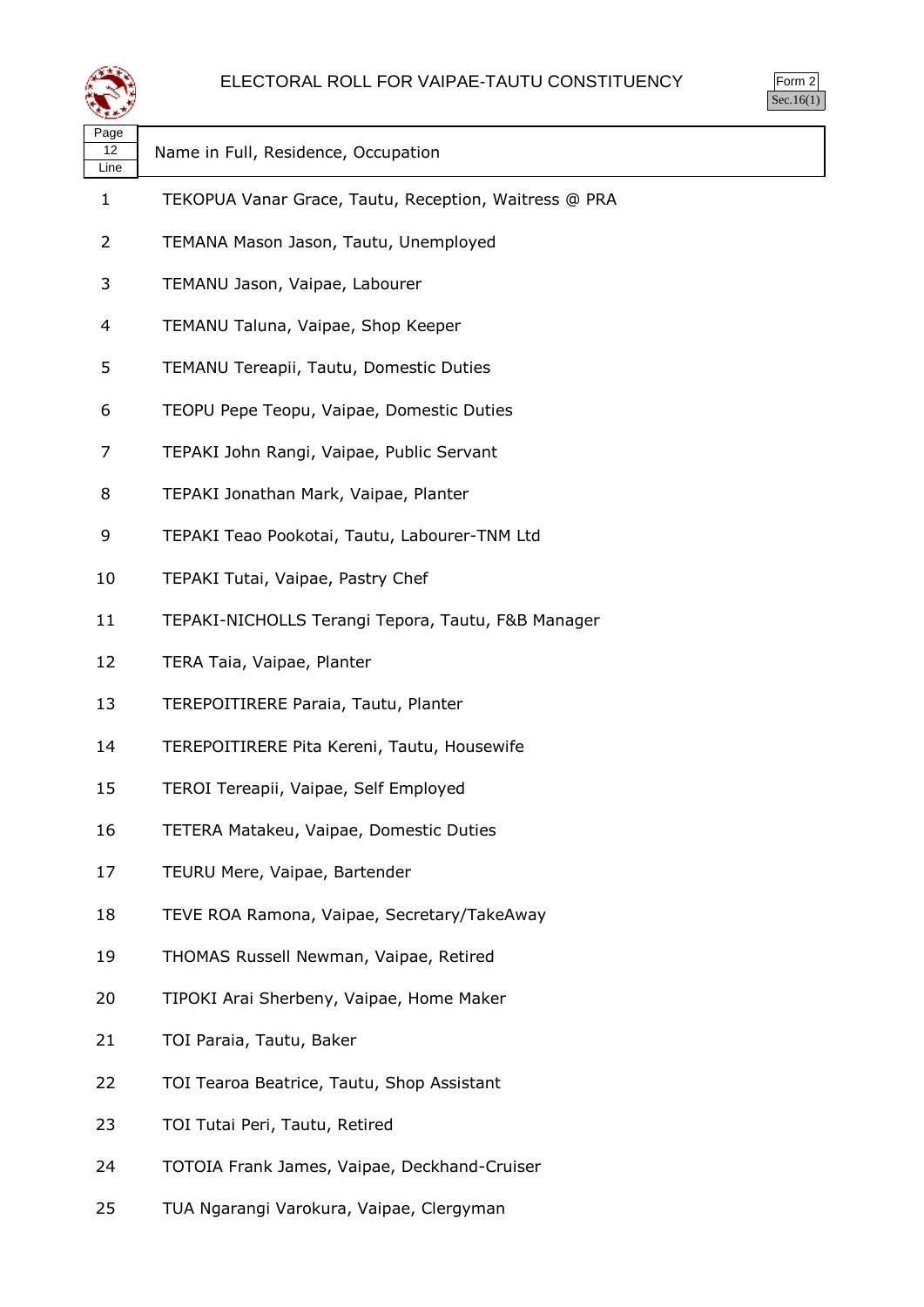

| لتحقيقه            |                                                                     |  |
|--------------------|---------------------------------------------------------------------|--|
| Page<br>13<br>Line | Name in Full, Residence, Occupation                                 |  |
| 1                  | TUAITI Tamainetutai, Tautu, Self Employed                           |  |
| 2                  | TUAKANAKORE Ivan Rimaati, Vaipae, Labourer                          |  |
| 3                  | TUAKANAKORE Ngarangi-Varo-Kura, Vaipae, Minister of Religion - CICC |  |
| 4                  | TUAKANAKORE Ruaiti, Vaipae, Orometua Vaine                          |  |
| 5                  | TUAKEU Meremere, Vaipae, Primary School Teacher                     |  |
| 6                  | TUAKEU Moetaekore-O-Turi, Vaipae, Pensioner                         |  |
| 7                  | TUAO Kimiora o Teremoana, Vaipae, Storemen                          |  |
| 8                  | TUAO Moe Tuao, Tautu, Planter                                       |  |
| 9                  | TUAO Ngatokorua Tuao, Vaipae, Planter                               |  |
| 10                 | TUAO Tuaine Moe, Vaipae, Planter                                    |  |
| 11                 | TUAO Tuao, Vaipae, Pensioner                                        |  |
| 12                 | TUAO Tupou Maria, Vaipae, Home Duties                               |  |
| 13                 | TUAO-METUATINI Ngateina, Vaipae, Domestic Duties                    |  |
| 14                 | TUAPOU Puruata, Tautu, Air Raro Traffic Control                     |  |
| 15                 | TUMATAIVA Ngamata, Tautu, House Executive                           |  |
| 16                 | TUPEKEA Temata, Tautu, Housemaid                                    |  |
| 17                 | TUPOU Akekare, Vaipae, Waitress                                     |  |
| 18                 | TUPOU Ngatokoono Teokotai, Vaipae, Domestic Duties                  |  |
| 19                 | TUPOU Tauarii, Vaipae, Waitress                                     |  |
| 20                 | TUPOU Teokotai, Vaipae, Planter                                     |  |
| 21                 | TURI Ngaperoveta, Vaipae, Builder-Landholdings Ltd                  |  |
| 22                 | TURI Ngatokorua, Vaipae, Tour Operator                              |  |
| 23                 | TURUA Kare, Tautu, Porter-Pacific Resort                            |  |
| 24                 | TUTAI Daniel, Tautu, Vaka Cruise                                    |  |
|                    |                                                                     |  |

TUTANGATA Toru, Vaipae, Builder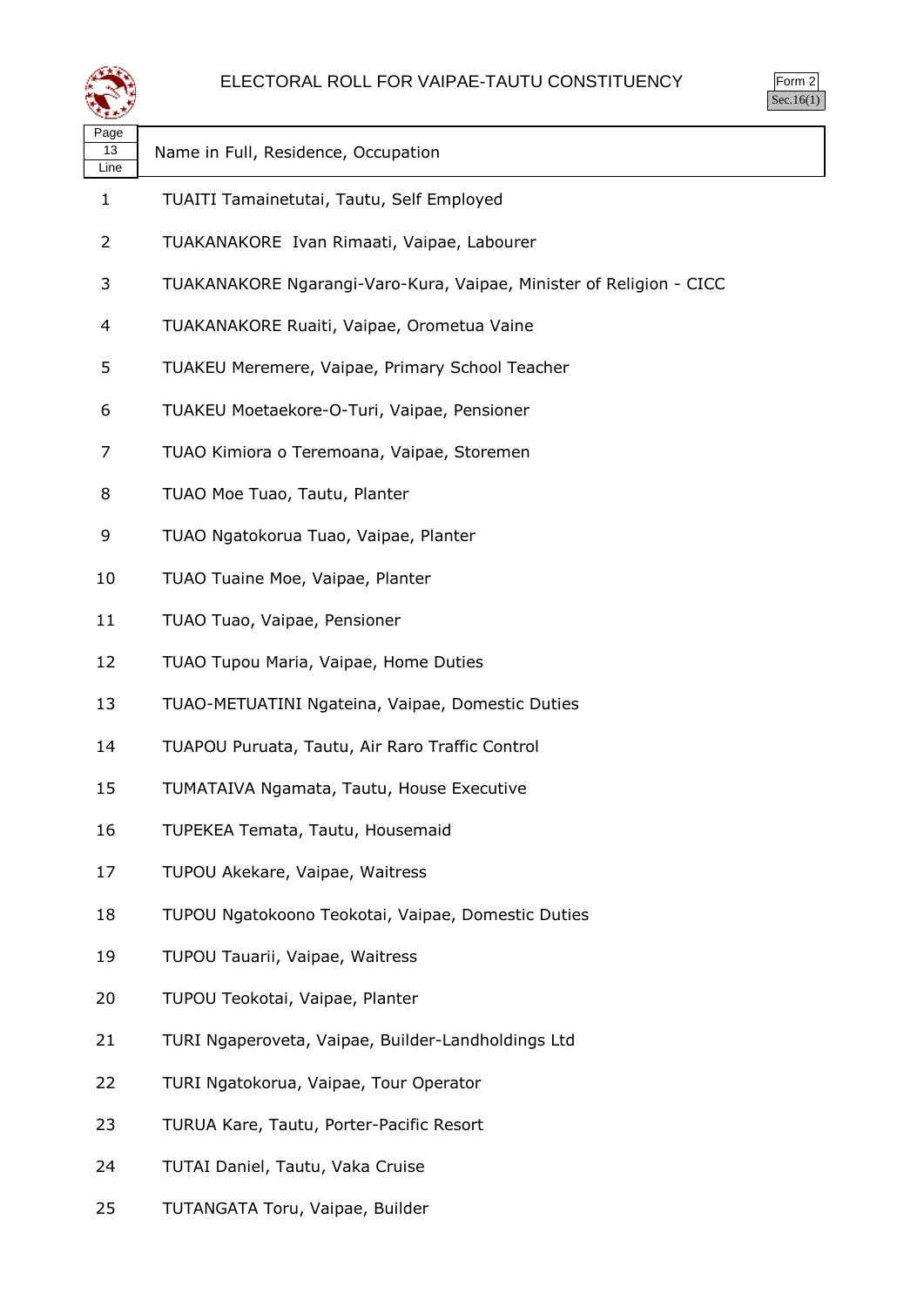

| ∽                  |                                                 |
|--------------------|-------------------------------------------------|
| Page<br>14<br>Line | Name in Full, Residence, Occupation             |
| 1                  | UA Ake Namiro, Vaipae, Domestic Duties          |
| 2                  | UA Nikodemo, Vaipae, Planter                    |
| 3                  | UA Tutai, Vaipae, Domestic Duties               |
| 4                  | UA-TEINAKORE Tekura, Vaipae, Domestic Duties    |
| 5                  | UNUKA Temanu Jnr, Tautu, Councillor             |
| 6                  | URI Margaret, Vaipae, Housewife                 |
| 7                  | VAERUA Richard Nakuao, Tautu, Planter           |
| 8                  | VAHUA Teremoana, Vaipae, Self Employed          |
| 9                  | VANILA Loni, Tautu, Maintenance                 |
| 10                 | VARU July Pukenga, Vaipae, Planter              |
| 11                 | VARU Mokoare William, Vaipae, Public Servant    |
| 12                 | VARU Ngeretuaine Mokoare, Vaipae, Housewife     |
| 13                 | VARU Varu John, Vaipae, Ground Keeper           |
| 14                 | VARU Violeta, Tautu, Shop Assistant             |
| 15                 | VLASVELD Tutapu, Tautu, Retired                 |
| 16                 | WARWICK May Florence, Vaipae, Pensioner         |
| 17                 | WARWICK Mereana Jeanette, Vaipae, Payroll       |
| 18                 | WILLIAM Alias William Sucaray, Tautu, Builder   |
| 19                 | WILLIAM Bond, Tautu, Self Employed              |
| 20                 | WILLIAM Gospel Boaza, Tautu, Builder            |
| 21                 | WILLIAM Kitai, Vaipae, Labourer                 |
| 22                 | WILLIAM Matangaro Cumming, Tautu, House Keeping |
| 23                 | WILLIAM Nooroa, Tautu, Domestic Duties          |
| 24                 | WILLIAM Ruth Enzed, Tautu, Unemployed           |
| 25                 | WILLIAM NATUA Maria, Vaipae, Domestic Duties    |